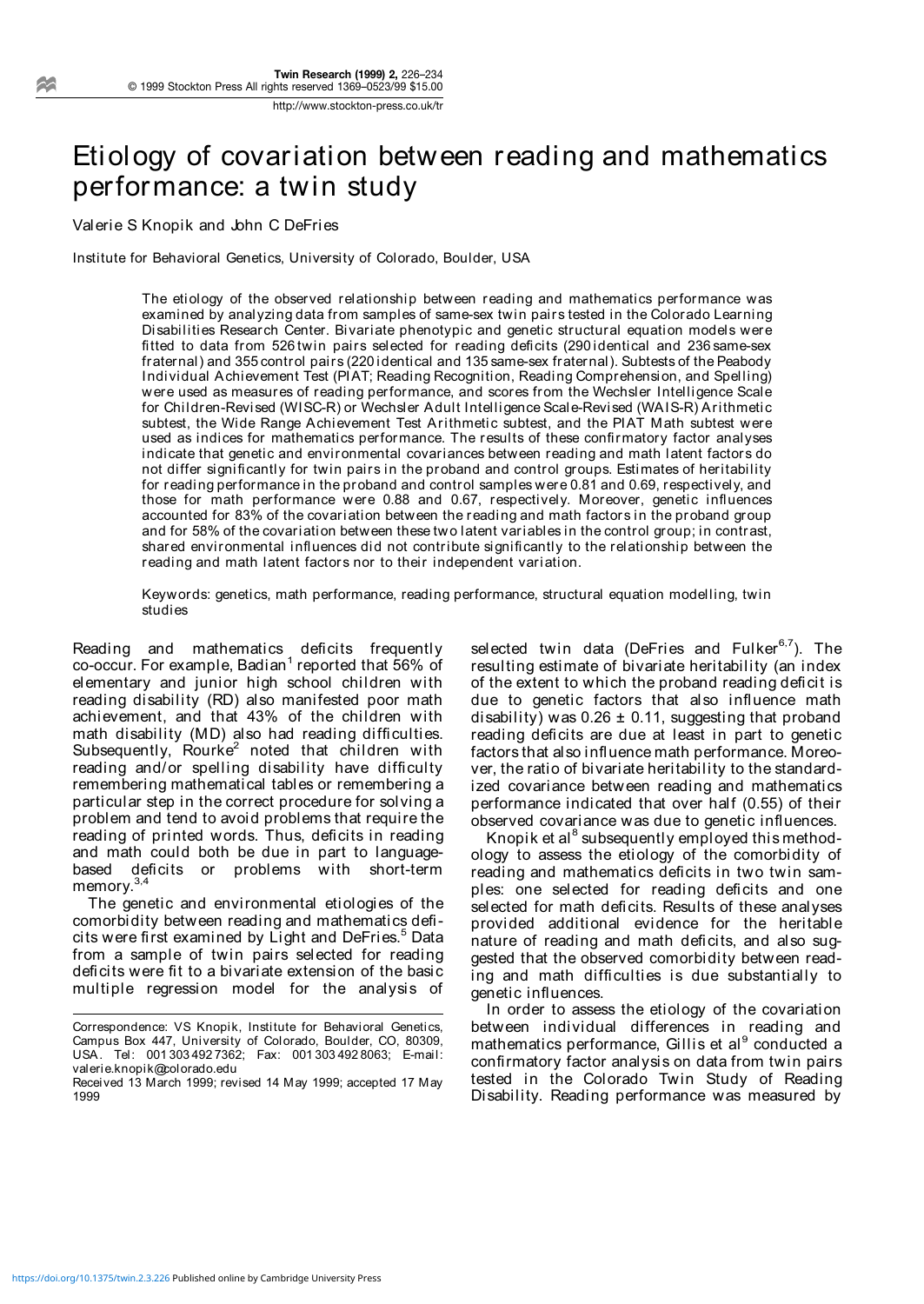the Peabody Individual Achievement Reading Recognition, Reading Comprehension, and Spelling subtests, whilst mathematics performance was indexed by the Peabody Individual Achievement Math subtest, the Wechsler Arithmetic subtest, and the Primary Mental Abilities Spatial Test. Individual differences in reading and mathematics performance were found to be highly heritable in both a sample of twins with reading disability (heritability =  $a^2$  = 0.78 and 0.51 for reading and math, respectively) and in twin pairs with no learning difficulties  $(a^2 = 0.74$  and 0.60, respectively). Moreover, results of this confirmatory factor analysis also suggested that genetic influences account for almost all (98%) of the observed correlation between reading and math performance within the sample of twins with reading disability, and for 55% of the observed correlation in the control sample. Therefore, it was concluded that individual differences in both reading and mathematics performance are highly heritable and appear to be caused by many of the same genetic influences (Gillis et al<sup>9</sup>). These results are highly similar to those of a twin study of scholastic achievement by Thompson et al<sup>10</sup> in which the genetic correlation between reading and math performance was 0.98.

The primary objective of the present study is to assess the etiology of the covariation between individual differences in reading and mathematics performance by analyzing data from two samples of twins tested in the Colorado Learning Disabilities Research Center (DeFries et al<sup>11</sup>): an updated sample of twins ascertained for reading deficits and previously analyzed by Gillis et al<sup>9</sup>; and a control sample of twins without learning difficulties. By fitting a bivariate (two-factor) structural equation model (Neale and Cardon<sup>12</sup>) to the twin data, the proportions of phenotypic variance due to additive



genetic, shared environmental, and non-shared environmental influences were estimated for reading and mathematics performance in both samples. In addition, the phenotypic correlation between the two factors was partitioned into components due to genetic, shared environmental, and non-shared environmental influences.

## Methods

#### Participants and measures

The data for this analysis were collected from twin pairs tested by 31 August 1998 in the Colorado Learning Disabilities Research Center, which ascertains twin pairs from 27 school districts in the state of Colorado. In order to minimize the possibility of ascertainment bias, all twin pairs in a school were identified, without regard to reading status. Parental permission was then sought to review the twins' school records for evidence of reading problems (eg referral to a reading therapist, low reading achievement test scores). Twin pairs in which at least one member of the pair exhibited a positive school history of reading problems and a comparison sample of twins with no learning difficulties were invited to laboratories at the University of Colorado to complete an extensive battery of psychometric tests measuring various cognitive abilities. This battery included the Wechsler Intelligence Scale for Children – Revised (WISC-R, Wechsler<sup>13</sup>) or the Wechsler Adult Intelligence Scale – Revised (WISC-R, Wechsler<sup>14</sup>), the Peabody Individual Achievement Test (PIAT, Dunn and Markwardt<sup>15</sup>), and the Wide Range Achievement Test (WRAT, Jastak and Wilk $in$ son<sup>16</sup>). Complete data were available on all measures with the exception of WRAT Arithmetic, which was added to the test battery at a later date. Scores for each of these variables were age-adjusted using regression deviation scores and then standardized by expressing each subject's score as a deviation from the corresponding control mean and dividing by the control standard deviation. The PIAT Reading Recognition (REC), Reading Comprehension (COMP), and Spelling (SPEL) subtests were used as measures of reading performance, whilst PIAT Mathematics (MAT), WISC-R or WAIS-R Arithmetic (ARIT), and WRAT Arithmetic (WRAT) subtests were used as indices of mathematics performance.

Pairs were included in the reading disabled (RD) sample if at least one member exhibited a positive school history of reading problems. The control sample was matched, when possible, to the RD sample on the basis of age, gender and zygosity. However, both members of control pairs have a Figure1 Path diagram for bivariate phenotypic model **negative** school history for reading problems.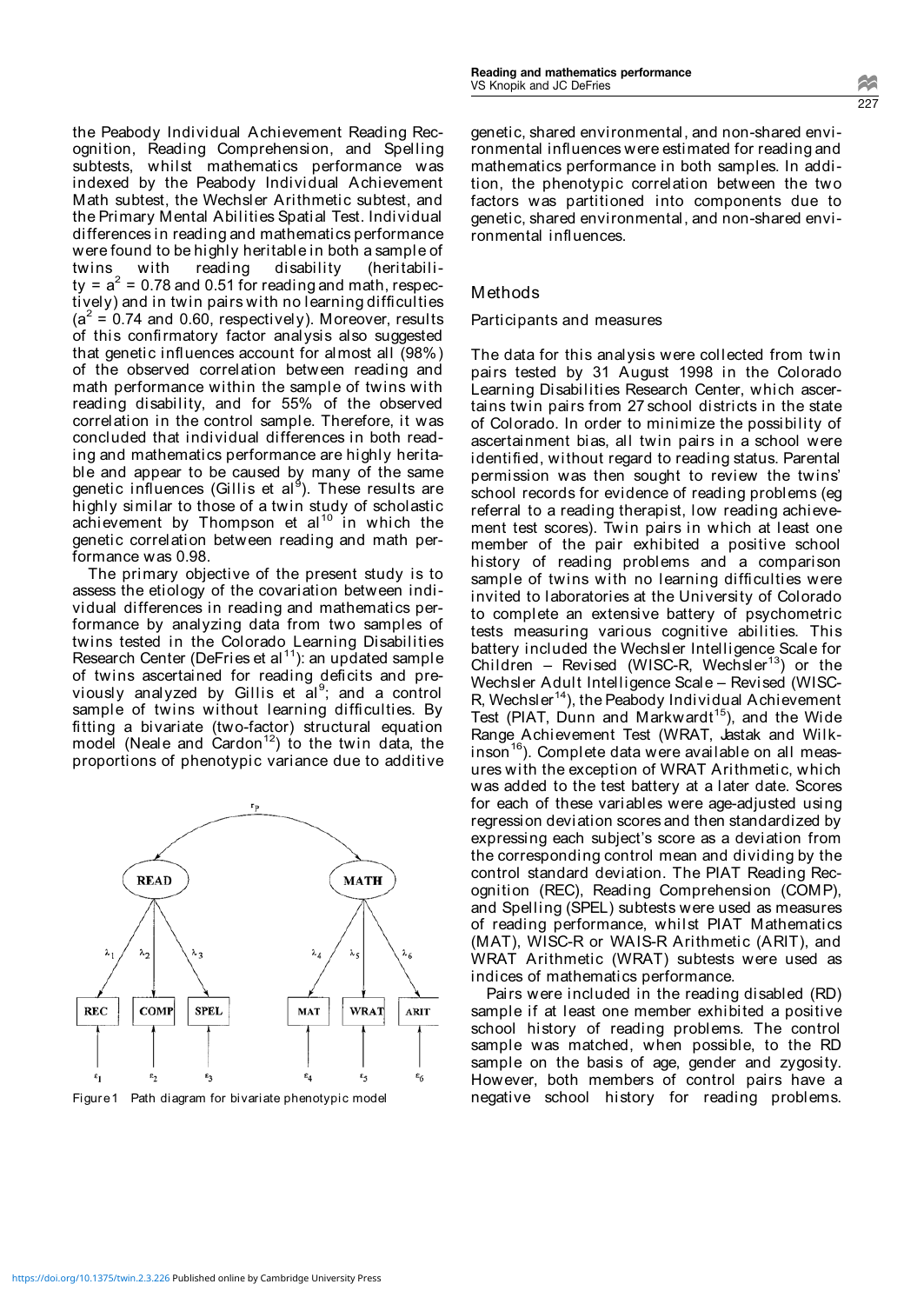Because of the possibility of sex-limitation for these measures (Knopik et al<sup>17</sup>), the present study incorporates only those data obtained from same-sex twin pairs.

All twin pairs included in this analysis were raised in English-speaking, predominantly middleclass homes, and ranged in age from 8 to 20 years, with the RD and control samples both having a mean age of 11.73 years. Zygosity of the same-sex twin pairs was determined by selected items from the Nichols and  $Bilbro<sup>18</sup>$  questionnaire, which has a reported accuracy of 95%. In cases of doubtful zygosity, blood or buccal samples were analyzed. As of 31 August 1998, the RD sample included a total of 290 pairs of MZ twins and 236 pairs of same-sex DZ twins. A total of 220 MZ twin pairs and 135 same-sex DZ pairs were included in the control sample.

## Analyses

The bivariate phenotypic and genetic structural equation models, and their corresponding submodels, were fitted to the twin data using the Mx statistical modelling package (Neale<sup>19</sup>). Because of the variability in patterns of missing data for the WRAT Arithmetic subtest, all available raw data were analyzed by creating a variable length record and using the following fit function (Neale<sup>19</sup>):

$$
RM = -k log(2\pi) + log | \Sigma | + (x_i - \mu_i) \Sigma^{-1} (x_i - \mu_i),
$$

where RM is the raw maximum likelihood. The appropriate mean vector  $\mu$  and covariance matrix  $\Sigma$ are automatically created by Mx for each observation. In addition, this procedure calculates twice the



Figure2 Path diagram for bivariate twin model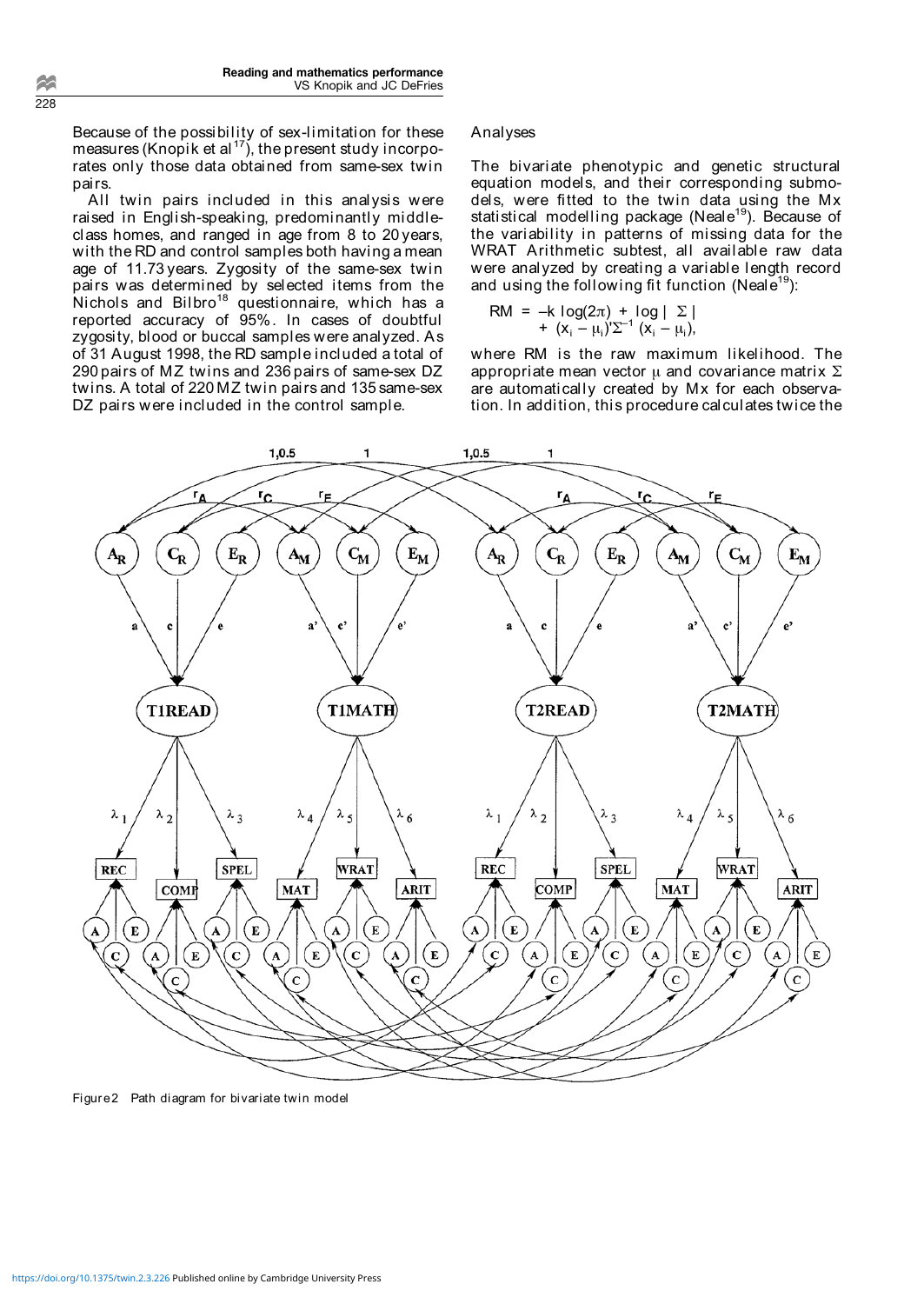negative log-likelihood for each data point. Because there is no observed covariance matrix to which the expected covariance matrix can be compared, evaluation of the fit of the model is based on a comparison of a constrained model that is nested within a more general model. The difference between the loglikelihood estimates for these nested models is distributed as a  $\chi^2$  and thus provides a goodnessof-fit index for model comparison. Because estimates of  $\chi^2$  are highly sensitive to sample size, even small differences in large samples may result in significant changes in  $\chi^2$  ( $\Delta \chi^2$ ). Therefore, we also employed a ratio of  $\chi^2$  to the degrees of freedom to assess the model fit, with ratios of five or less indicating a reasonable fit to the data (Wheaton et al,  $20$ Hayduk $^{21}$ ).

### Phenotypic models

A phenotypic model with two correlated factors was fitted simultaneously to the variable length record files of the RD and control groups to provide separate parameter estimates for the two samples. The reading factor loaded on the three PIAT subtests (REC, COMP, and SPEL), and the mathematics factor loaded on the PIAT Math (MAT), WISC-R or WAIS-R



Figure3 Parameter estimates for the full bivariate phenotypic model of data from individuals in the Colorado Learning Disabilities Research Center. Estimates for the control group are shown in parentheses

Arithmetic (ARIT), and WRAT Arithmetic (WRAT) subtests. In addition, one residual for each of the measured variables was included to account for specific influences not shared with the factors. The model, depicted in Figure1, includes the phenotypic correlation between the two latent variables as well as loadings for each of the measures on the corresponding reading and math factors. In order to test for homogeneity of variances and covariances between the two samples, parameter estimates for the RD and control groups were equated and the resulting log-likelihood estimate was compared to that for the full model.

#### Genetic models

As depicted in Figure2, the bivariate twin model partitions the phenotypic variances and covariances into genetic and environmental components. For a given variable (eg READ), the phenotypic correlation between members of MZ twin pairs is due to both additive genetic (a<sup>2</sup>) and shared environmental (c<sup>2</sup>) influences ( $r_{MZ} = a^2 + c^2$ ). The corresponding phenotypic correlation for DZ twin pairs is  $0.5a^2 + c^2$ , because DZ twin pairs share only half of their segregating genes but all of the shared environmental influences. Thus, twice the difference between the MZ and DZ observed correlations estimates heritability (a<sup>2</sup>). Consequently, subtracting the heritability estimate from the MZ correlation provides an estimate of the proportion of the total variance due to shared environmental influences  $(c^2)$ , and subtracting the MZ correlation from one provides an estimate of the proportion of the variance due to nonshared environmental factors ( $e^2$ ). The bivariate model simply extends these basic principles and provides estimates of univariate parameters (ie a $^2$ , c $^2$ and  $e<sup>2</sup>$  for each of the traits) in addition to cross-trait correlations, which can also be partitioned into genetic and environmental components.

For the bivariate twin model (Figure2), the additive genetic, shared environmental, and non-shared environmental influences on reading performance are represented by  $A_R$  C<sub>R</sub>, E<sub>R</sub>, respectively.  $A_M$ , C<sub>M</sub>, and  $E_M$  are the corresponding additive genetic, shared environmental, and non-shared environmental influences on the mathematics performance

Table 1 Model comparisons of phenotypic models for twin data from the Colorado Learning Disabilities Research Center

| Model                                       | -2log likelihood | <b>NPAR</b> | <b>VS</b> |        | df  | D            | $\chi^2$ /df | AIC.     |
|---------------------------------------------|------------------|-------------|-----------|--------|-----|--------------|--------------|----------|
| 1 Saturated                                 | 24238.57         | 360         |           |        |     |              |              |          |
| 2 Full                                      | 24584.98         | 158         |           | 346.41 | 202 | ≤0.005       | 1.71         | $-57.59$ |
| $3$ RD = CONT                               | 24654.76         | 145         |           | 69.78  | 13  | ≤0.005       | 5.37         | 43.78    |
| 4 $read_{RD}$ = $read_{CONT}$               | 24637.93         | 152         |           | 52.95  | 6   | ≤0.005       | 8.83         | 40.95    |
| 5 math <sub>RD</sub> = math <sub>cont</sub> | 24600.86         | 152         |           | 15.88  | 6   | ≤0.025       | 2.65         | 3.88     |
| 6 $r_{RD} = r_{CONT}$                       | 24586.20         | 157         |           | 1.22   |     | $\geq 0.250$ | 1.22         | $-0.78$  |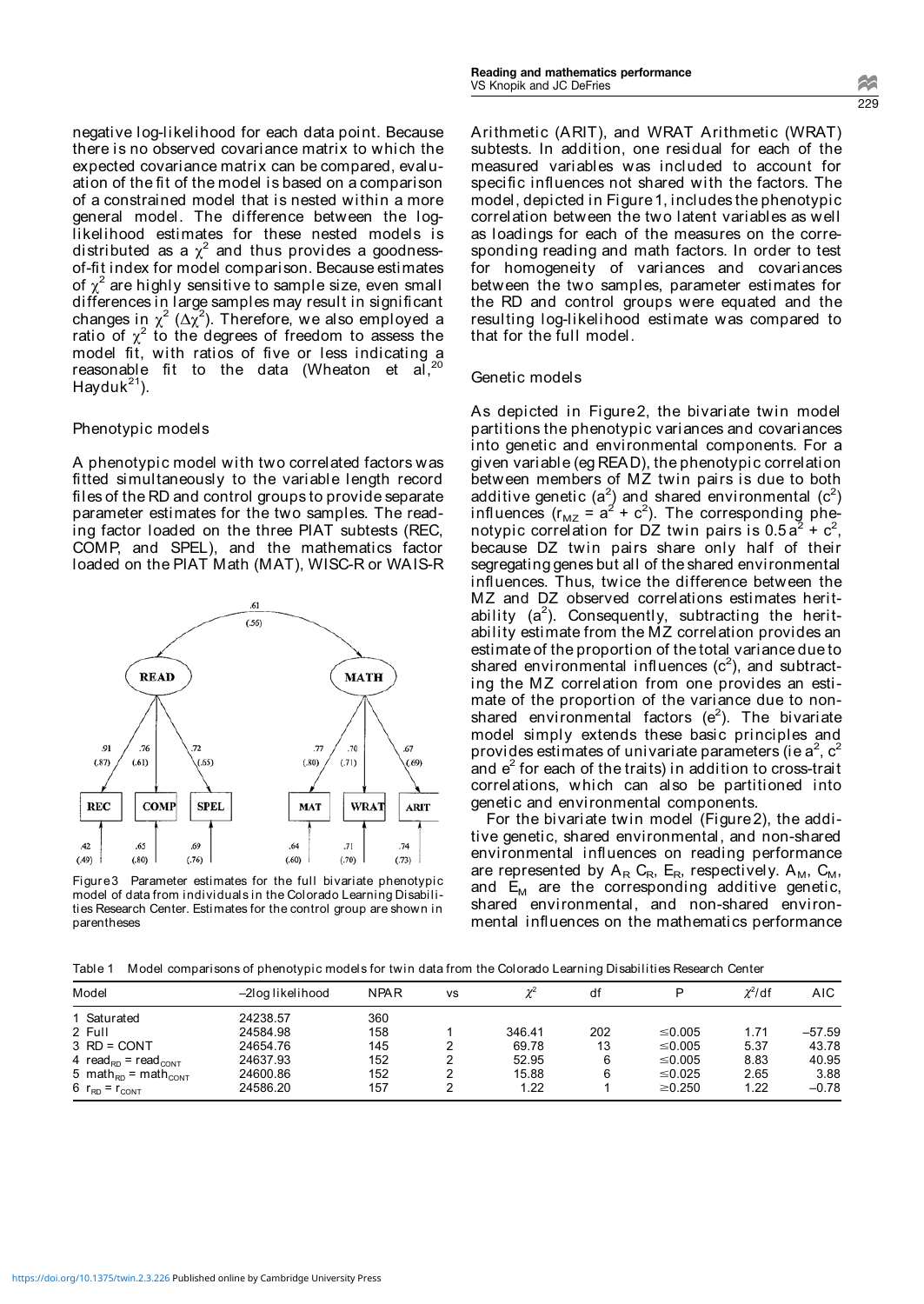Table 2 Parameter estimates obtained from fitting the full phenotypic model to reading and mathematics performance data

| Parameter                             | RD   | 95% CI       | Control | 95% CI       |
|---------------------------------------|------|--------------|---------|--------------|
| λ                                     | 0.91 | (0.88, 0.93) | 0.87    | (0.82, 0.92) |
| $\lambda_2$                           | 0.76 | (0.73, 0.80) | 0.61    | (0.54, 0.66) |
| $\lambda_3$                           | 0.72 | (0.68, 0.76) | 0.65    | (0.59, 0.70) |
| $\lambda_4$                           | 0.77 | (0.72, 0.82) | 0.80    | (0.74, 0.86) |
| $\lambda_{5}$                         | 0.70 | (0.64, 0.76) | 0.71    | (0.63, 0.78) |
| λε                                    | 0.67 | (0.62, 0.72) | 0.69    | (0.63, 0.74) |
| Residuals                             |      |              |         |              |
| $\varepsilon$ <sub>1</sub>            | 0.42 | (0.36, 0.48) | 0.49    | (0.38, 0.57) |
| $\varepsilon$ <sub>2</sub>            | 0.65 | (0.61, 0.69) | 0.80    | (0.75, 0.84) |
| $\varepsilon_{3}$                     | 0.69 | (0.65, 0.73) | 0.76    | (0.71, 0.81) |
| $\varepsilon_{4}$                     | 0.64 | (0.58, 0.69) | 0.60    | (0.52, 0.67) |
| $\varepsilon_{5}$                     | 0.71 | (0.65, 0.77) | 0.70    | (0.62, 0.78) |
| $\epsilon_{\scriptscriptstyle\kappa}$ | 0.74 | (0.69, 0.78) | 0.73    | (0.67, 0.78) |
| Phenotypic correlation                |      |              |         |              |
| r,                                    | 0.61 | (0.55, 0.67) | 0.56    | (0.46, 0.64) |

factor. The path coefficients for additive genetic, shared environmental, and non-shared environmental influences on the reading variables are symbolized by a, c, and e, respectively. The corresponding coefficients for the math variables are a', c', and e', respectively. The cross-trait genetic  $(r_A)$ , shared environmental  $(r_c)$ , and non-shared environmental  $(r_F)$  correlations are also depicted in Figure 2, as are the residuals for each measure partitioned into specific additive (A), specific shared environmental (C), and specific non-shared environmental (E) com-

ponents. The proportions of variance due to genetic and environmental influences for the RD and control groups are obtained by squaring the respective path coefficients.

Genetic and environmental parameters, as well as 95% confidence intervals, were estimated by fitting both full and reduced models using the Mx statistical modelling package (Neale<sup>19</sup>). Because genetic and environmental parameter estimates are not expected to be negative, boundary constraints were placed on the parameters in order to ensure positive estimates. However, such boundaries can present interpretational problems for the computation of confidence intervals (Neale and Miller $^{22}$ ). Therefore, for the present analysis, confidence intervals with lower bounds equal to zero should be interpreted with caution.

The full models were compared to a saturated model, which acocunts for all of the variance, to determine goodness-of-fit. These model comparisons and those for corresponding nested submodels were evaluated using  $\chi^2$  difference tests and the  $\chi^2$ /df ratio; however, Akaike's information criterion (AIC =  $\chi^2$ -2df<sup>23</sup>) was also employed, with lower Akaike's values representing better fitting models (Neale and Cardon<sup>12</sup>). The following submodels were examined: (1) submodels in which various parameter estimates for the RD and control groups are constrained to be equal; (2) a genetic model in which  $r_{\rm C}$ , c, and c' are constrained to be zero; and (3)

| Twin correlations of standardized variables for MZ and DZ twin pairs in the RD sample (DZ correlations below the diagonal)<br>Table 3 |                    |               |      |       |        |                     |       |                     |                     |       |                     |        |
|---------------------------------------------------------------------------------------------------------------------------------------|--------------------|---------------|------|-------|--------|---------------------|-------|---------------------|---------------------|-------|---------------------|--------|
|                                                                                                                                       | T <sub>1</sub> REC | T1COMP T1SPEL |      | T1MAT | T1WRAT | T <sub>1</sub> ARIT | T2REC | T <sub>2</sub> COMP | T <sub>2</sub> SPEL | T2MAT | T <sub>2</sub> WRAT | T2ARIT |
| T <sub>1</sub> REC                                                                                                                    | 1.00               | 0.67          | 0.65 | 0.28  | 0.31   | 0.14                | 0.73  | 0.49                | 0.52                | 0.21  | 0.19                | 0.10   |
| T <sub>1</sub> COMP                                                                                                                   | 0.73               | 1.00          | 0.47 | 0.37  | 0.38   | 0.23                | 0.55  | 0.54                | 0.35                | 0.31  | 0.30                | 0.22   |
| T <sub>1</sub> SPFI                                                                                                                   | 0.72               | 0.57          | 1.00 | 0.29  | 0.37   | 0.18                | 0.46  | 0.32                | 0.54                | 0.24  | 0.24                | 0.09   |
| T <sub>1</sub> MAT                                                                                                                    | 0.48               | 0.51          | 0.49 | 1.00  | 0.44   | 0.48                | 0.24  | 0.44                | 0.26                | 0.62  | 0.40                | 0.49   |
| T <sub>1</sub> WRAT                                                                                                                   | 0.50               | 0.43          | 0.48 | 0.59  | 1.00   | 0.38                | 0.34  | 0.35                | 0.20                | 0.39  | 0.76                | 0.43   |
| T <sub>1</sub> ARIT                                                                                                                   | 0.45               | 0.44          | 0.46 | 0.55  | 0.51   | 1.00                | 0.06  | 0.18                | 0.12                | 0.39  | 0.28                | 0.48   |
| T <sub>2</sub> REC                                                                                                                    | 0.28               | 0.25          | 0.16 | 0.07  | 0.10   | 0.14                | 1.00  | 0.63                | 0.59                | 0.25  | 0.37                | 0.19   |
| T <sub>2</sub> COMP                                                                                                                   | 0.16               | 0.24          | 0.08 | 0.09  | 0.04   | 0.14                | 0.72  | 1.00                | 0.42                | 0.43  | 0.39                | 0.31   |
| T <sub>2</sub> SPEL                                                                                                                   | 0.22               | 0.20          | 0.22 | 0.12  | 0.19   | 0.11                | 0.68  | 0.49                | 1.00                | 0.24  | 0.23                | 0.13   |
| T <sub>2</sub> MAT                                                                                                                    | 0.17               | 0.26          | 0.14 | 0.32  | 0.21   | 0.25                | 0.45  | 0.44                | 0.44                | 1.00  | 0.46                | 0.52   |
| T2WRAT                                                                                                                                | 0.18               | 0.28          | 0.19 | 0.30  | 0.42   | 0.23                | 0.48  | 0.39                | 0.52                | 0.69  | 1.00                | 0.49   |
| T <sub>2</sub> ARIT                                                                                                                   | 0.20               | 0.21          | 0.11 | 0.18  | 0.20   | 0.32                | 0.48  | 0.42                | 0.39                | 0.55  | 0.57                | 1.00   |

Table 4 Twin correlations of standardized variables for MZ and DZ twin pairs in the control sample (DZ correlations below the diagonal)

|                     | T <sub>1</sub> REC | T1COMP T1SPEL |      | T1MAT | T1WRAT | T <sub>1</sub> ARIT | T2REC | T <sub>2</sub> COMP | T <sub>2</sub> SPEL | T2MAT | T <sub>2</sub> WRAT | T2ARIT |
|---------------------|--------------------|---------------|------|-------|--------|---------------------|-------|---------------------|---------------------|-------|---------------------|--------|
| T <sub>1</sub> REC  | 1.00               | 0.57          | 0.61 | 0.32  | 0.46   | 0.25                | 0.59  | 0.42                | 0.46                | 0.28  | 0.39                | 0.30   |
| T1COMP              | 0.63               | 1.00          | 0.38 | 0.33  | 0.32   | 0.33                | 0.41  | 0.48                | 0.31                | 0.30  | 0.28                | 0.31   |
| T <sub>1</sub> SPEL | 0.48               | 0.21          | 1.00 | 0.32  | 0.37   | 0.31                | 0.57  | 0.38                | 0.62                | 0.30  | 0.29                | 0.33   |
| T <sub>1</sub> MAT  | 0.39               | 0.35          | 0.36 | 1.00  | 0.58   | 0.65                | 0.31  | 0.43                | 0.22                | 0.67  | 0.50                | 0.57   |
| T1WRAT              | 0.31               | 0.20          | 0.24 | 0.54  | 1.00   | 0.50                | 0.33  | 0.27                | 0.20                | 0.52  | 0.68                | 0.32   |
| T <sub>1</sub> ARIT | 0.30               | 0.29          | 0.26 | 0.40  | 0.50   | 1.00                | 0.31  | 0.32                | 0.21                | 0.55  | 0.37                | 0.56   |
| T <sub>2</sub> REC  | 0.31               | 0.24          | 0.19 | 0.19  | 0.29   | 0.24                | 1.00  | 0.44                | 0.61                | 0.39  | 0.38                | 0.33   |
| T <sub>2</sub> COMP | 0.34               | 0.34          | 0.12 | 0.16  | 0.11   | 0.11                | 0.52  | 1.00                | 0.41                | 0.41  | 0.31                | 0.39   |
| T <sub>2</sub> SPEL | 0.20               | 0.05          | 0.27 | 0.15  | 0.17   | 0.13                | 0.59  | 0.25                | 1.00                | 0.30  | 0.19                | 0.24   |
| T <sub>2</sub> MAT  | 0.13               | 0.18          | 0.06 | 0.29  | 0.26   | 0.27                | 0.33  | 0.38                | 0.18                | 1.00  | 0.55                | 0.55   |
| T2WRAT              | 0.23               | 0.07          | 0.33 | 0.24  | 0.47   | 0.29                | 0.35  | 0.25                | 0.21                | 0.45  | 1.00                | 0.42   |
| T <sub>2</sub> ARIT | 0.25               | 0.23          | 0.11 | 0.21  | 0.14   | 0.17                | 0.32  | 0.43                | 0.22                | 0.58  | 0.45                | 1.00   |
|                     |                    |               |      |       |        |                     |       |                     |                     |       |                     |        |

230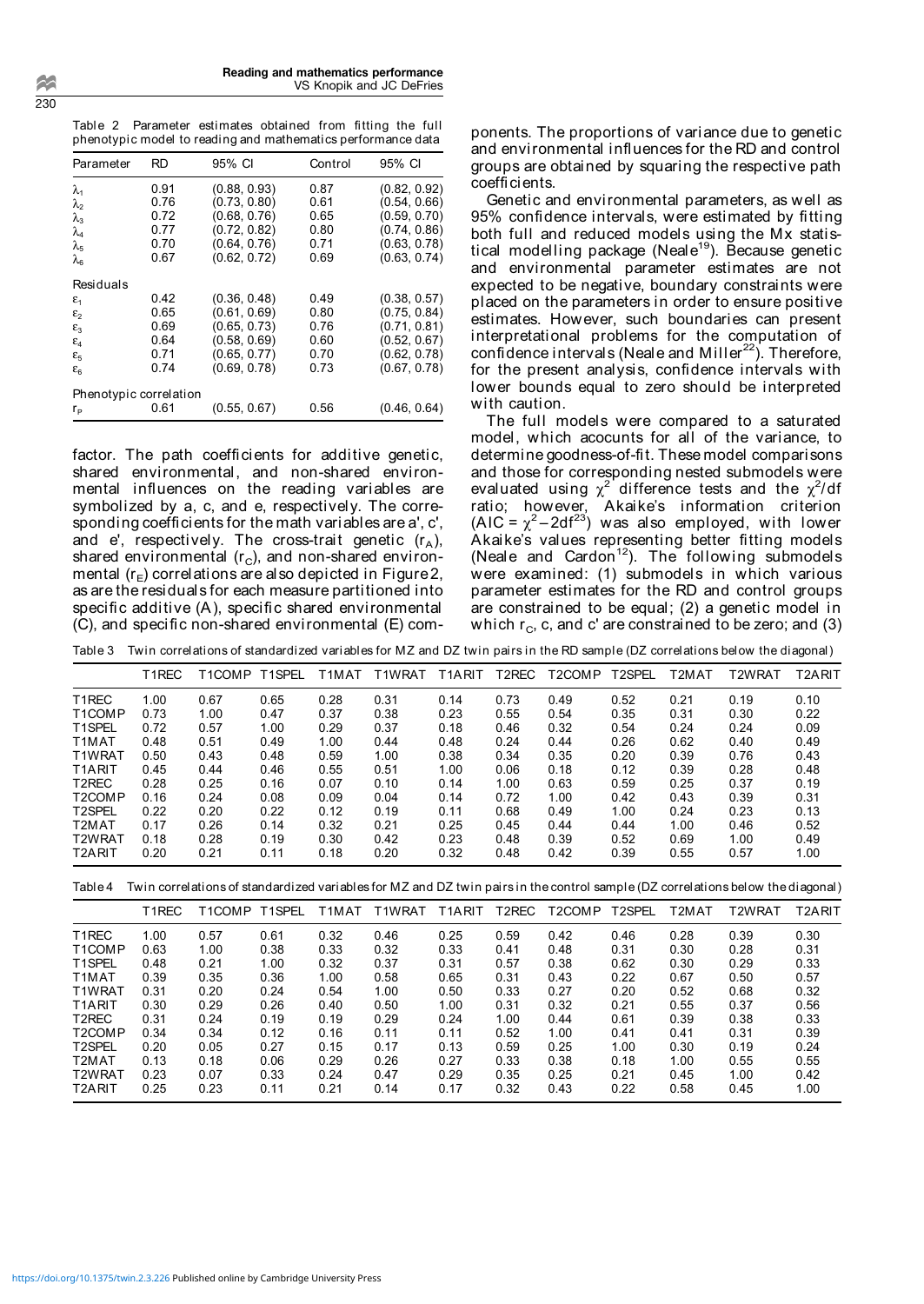submodels that test whether specific genetic and environmental effects, independent of those that contribute to the covariance of the factors, significantly influence the reading and math variables.

#### Results

#### Phenotypic analysis

The parameter estimates resulting from the fit of the full phenotypic model to the data are presented in Figure3, and the goodness-of-fit indices for the full and corresponding submodels are shown in Table1. Parameter estimates and 95% confidence intervals for the full model, which yielded separate parameter estimates for the RD and control groups, are also presented in Table2. Due to the large sample size (9773 observed data points for 1762 individuals), the  $\Delta\chi^2$  value for the full model compared to the saturated model is large ( $\Delta \chi^2$  = 346.41, df = 202,  $P \le 0.005$ ); however, both the  $\chi^2/df$  ratio (1.71) and the Akaike's information criterion (–57.59) are low, suggesting an acceptable fit to the data.

As shown in Figure3, the phenotypic correlation between the reading and mathematics performance factors was 0.61 in the RD group and 0.56 in the control group, suggesting a substantial relationship between the latent variables in both samples.

As shown in Table1, the factor structure for both reading and math performance is significantly different for the RD and control samples (model 3). When the parameter estimates were equated across groups, the change in  $\chi^2$  was significant (∆ $\chi^2$ = 69.78, df = 13,  $P \le 0.005$ ). In addition, the factor structure for reading performance (model 4), and the factor structure for math performance (model 5) significantly differed for the RD and control groups  $(P \le 0.005$  and  $P \le 0.025$ , respectively). These results are due, at least in part, to the greater variation in the reading-disabled sample (Alarcón and DeFries $24$ ).

In contrast, when equating the correlation between reading and math (model 6) for the two groups, a nonsignificant change in  $\chi^2$  was achieved  $(\Delta \chi^2$  = 1.22, df = 1, P ≥ 0.250), suggesting that the standardized covariance of reading and math per-

Table 5 Genetic and environmental contributions to the variance of the latent reading and math factors estimated from the full model

|                     | RD <sup>a</sup> |                |              | Control <sup>b</sup> |                |              |  |
|---------------------|-----------------|----------------|--------------|----------------------|----------------|--------------|--|
| Measure             | a <sup>2</sup>  | c <sup>2</sup> | e            | a <sup>2</sup>       | $\mathrm{c}^2$ | $e^2$        |  |
| <b>READ</b><br>MATH | 0.81<br>0.88    | 0.00<br>0.00   | 0.19<br>0.12 | 0.69<br>0.67         | 0.13<br>0.21   | 0.18<br>0.11 |  |

 $r_A = 0.61$ ,  $r_C = 0.97$ ,  $r_E = 0.71$ <br> $r_B = 0.47$ ,  $r_B = 1.00$ ,  $r_B = 0.50$  $r_A = 0.47$ ,  $r_C = 1.00$ ,  $r_E = 0.50$  formance is similar in individuals from the RD and control samples.

#### Genetic analyses

Tables3 and 4 present the twin correlations for the observed reading and math variables. As shown, the univariate MZ twin correlations (eg T1REC with T2REC) are substantially higher than DZ twin correlations for both groups, indicating that individual differences in these measures are due at least in part to heritable influences. Although less striking, the pattern of cross-twin bivariate correlations (eg T1REC with T2MAT) also suggest genetic covariation between measures.

For the genetic analyses, the full phenotypic model was partitioned to include additive genetic, shared environmental, and non-shared environmental contributions to the variances of the latent factors, as well as to the covariance among the measures. The proportions of variance due to additive genetic, shared environmental, and non-shared environmental sources obtained from the full bivariate twin model are presented in Table5. In order to ensure identification of the model, the variances of the latent variables were constrained such that  $a^2 + c^2 + e^2 = 1$  and  $a^{2} + c^{2} + e^{2} = 1$ .

Results from the full genetic model suggest that although reading performance is highly heritable in both the RD sample (0.81) and in the control sample (0.69), reading performance is slightly more heritable in the RD sample. These estimates are highly similar to those found by Gillis et al.<sup>9</sup> In contrast, shared environmental influences on reading performance account for no variance in the readingdisabled group (0.00) and only a small proportion of the variance in the control group (0.13).

Mathematics performance is also substantially heritable in both groups (0.88 for the RD sample and 0.67 for controls). Although these estimates of heritability for math performance are somewhat higher than those reported by Gillis et al,<sup>9</sup> different indices of math performance were used for the present analysis. As is the case for the reading latent factors, shared environmental influences account for relatively little variance of math performance in both samples (0.00 for the RD group, and 0.21 for controls).

The parameter estimates for the full bivariate twin model are shown in Figure4 and Table6. The genetic correlation  $(r_A)$  between reading and math is substantial in both the reading-disabled and control samples ( $r_A$  = 0.61 and 0.47, respectively). Moreover, 83% of the phenotypic correlation ( $r_P$  = 0.62 in the full genetic model) between reading and math performance in the RD sample is due to genetic influences, ie ar<sub>a</sub>a'/r<sub>P</sub> = (0.90)(0.61)(0.94)/(0.62),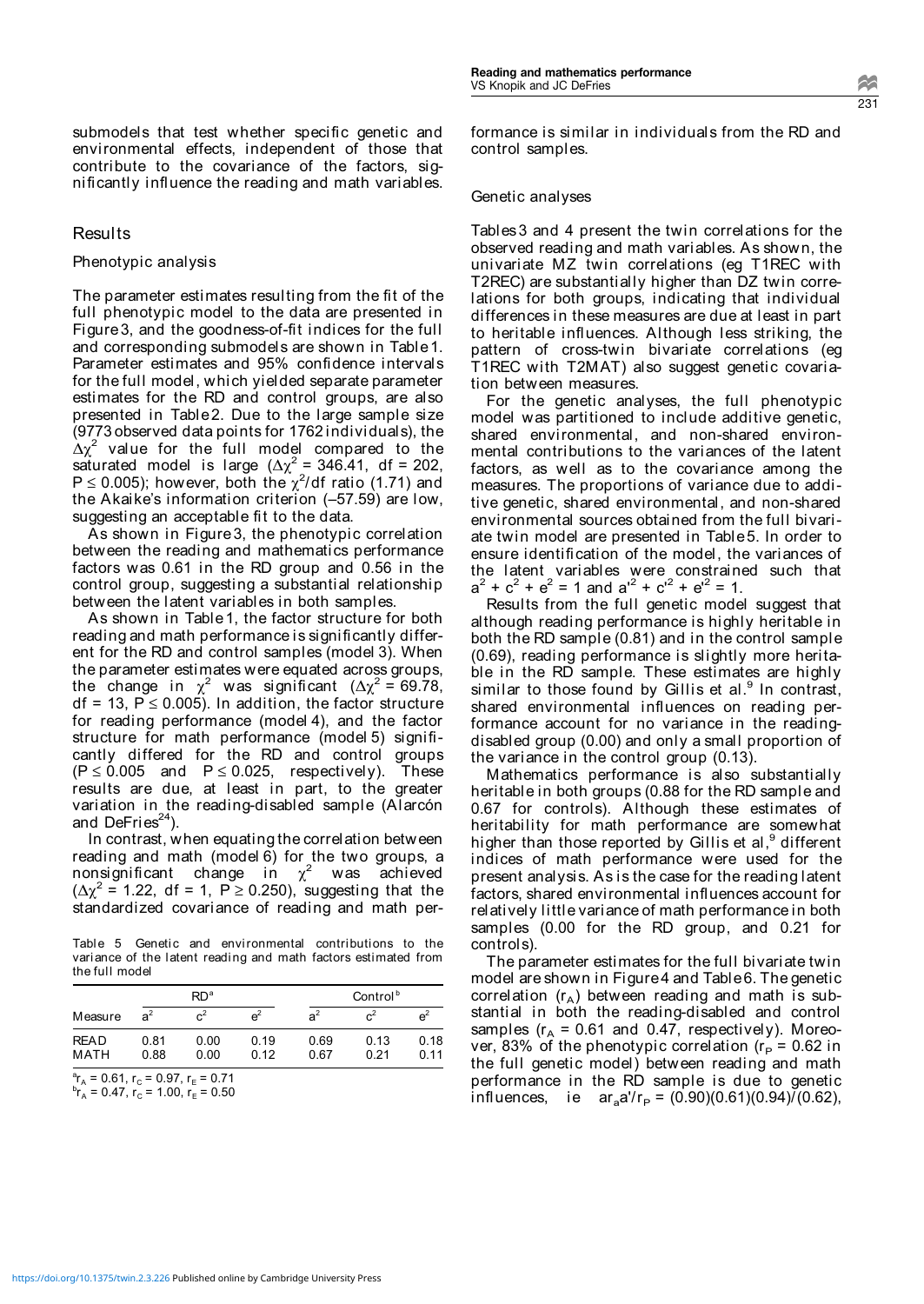where a and a' are the standardized genetic parameter estimates. In the control sample, 58% of the phenotypic relationship ( $r_P = 0.55$  in the full genetic model) between reading and math is due to genetic influences. Although the estimates of  $r_c$  are close or

equal to one in both groups, both estimates are not<br>significantly different from zero (95% significantly different from zero  $CI = 0.00-1.00$  in both groups, Table 6).

The results of goodness-of-fit tests for the various twin model comparisons are presented in Table7.



Figure4 Parameter estimates for the full bivariate twin model (one twin only). Estimates for the control group are shown in parentheses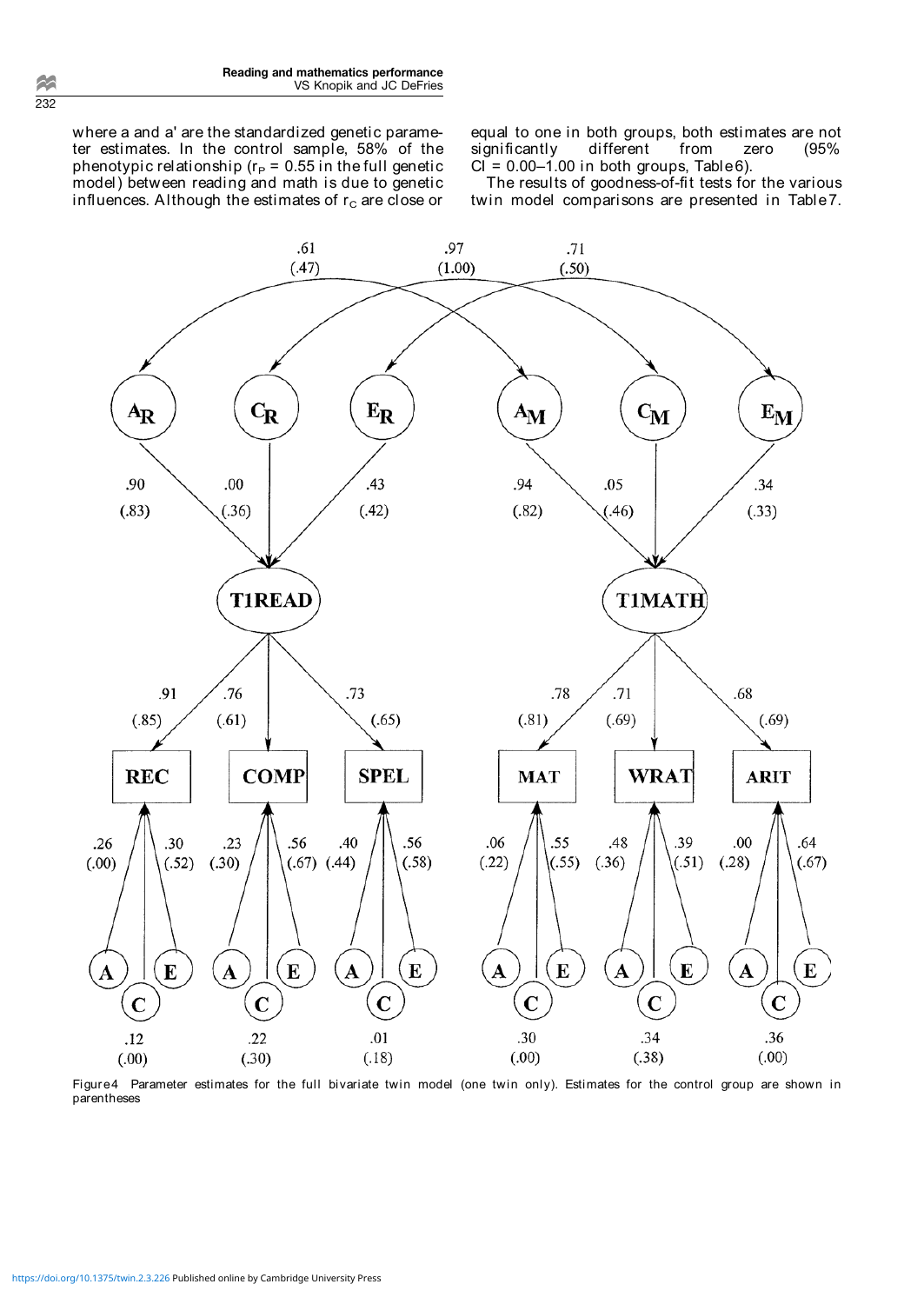Table 6 Parameter estimates obtained from fitting the full bivariate twin model to reading and mathematics performance data

| Parameter      | RD   | 95% CI       | Control | 95% CI       |
|----------------|------|--------------|---------|--------------|
| a              | 0.90 | (0.84, 0.93) | 0.83    | (0.62, 0.94) |
| c              | 0.00 | (0.00, 0.29) | 0.36    | (0.00, 0.65) |
| e              | 0.43 | (0.37, 0.50) | 0.42    | (0.33, 0.52) |
| a'             | 0.94 | (0.81, 0.97) | 0.82    | (0.58, 0.97) |
| $\mathbf{c}'$  | 0.05 | (0.00, 0.47) | 0.46    | (0.00, 0.73) |
| e'             | 0.34 | (0.25, 0.42) | 0.33    | (0.21, 0.43) |
| $\lambda_1$    | 0.91 | (0.88, 0.94) | 0.85    | (0.81, 0.89) |
| λ              | 0.76 | (0.73, 0.80) | 0.61    | (0.55, 0.67) |
| $\lambda_3$    | 0.73 | (0.69, 0.76) | 0.65    | (0.59, 0.71) |
| $\lambda_4$    | 0.78 | (0.73, 0.82) | 0.81    | (0.75, 0.86) |
| $\lambda_{5}$  | 0.71 | (0.65, 0.76) | 0.69    | (0.60, 0.76) |
| λ <sub>6</sub> | 0.68 | (0.63, 0.72) | 0.69    | (0.63, 0.75) |
| $r_{A}$        | 0.61 | (0.52, 0.68) | 0.47    | (0.20, 0.74) |
| $r_{\rm c}$    | 0.97 | (0.00, 1.00) | 1.00    | (0.00, 1.00) |
| r <sub>F</sub> | 0.71 | (0.49, 0.94) | 0.50    | (0.17, 0.87) |

The full model provides a reasonable fit to the data when compared with a fully saturated model with a  $\Delta\chi^2$  of 420.40 for 246 degrees of freedom  $(\chi^2/df = 1.71, \text{ AIC} = -71.60).$  Because we could equate the correlation between the reading and math latent factors in the phenotypic model, and based on inspection of the 95% confidence intervals of the parameter estimates for the full genetic model, we equated the common genetic and environmental parameters for the two samples (ie  $a_{RD} = a_{CONT}$ ,  $r_{A(RD)} = r_{A(CONT)}$ ,  $a_{RD} = a_{CONT}$ , etc.). As expected, model 3 did not significantly reduce the model fit  $(\Delta \chi^2$  = 4.20, df = 9, P ≥ 0.750, AIC = -13.80) nor did model 4, which tested whether shared environmental factors significantly influenced the relationship between the reading and math latent factors  $(\Delta \chi^2 = 0.03, df = 3, P = 0.995, AIC = -5.97).$ 

After examination of the 95% confidence intervals, specific shared environmental variances were dropped from the model (model 5). The change in  $\chi^2$ was not significant ( $\Delta \chi^2$  = 8.30, df = 12, P ≥ 0.750,  $AIC = -15.70$ ; thus, shared environmental effects neither contribute significantly to the covariation between the traits, nor account for significant independent variation in the reading and math variables. Finally, in order to determine whether genetic influences independent of those shared by the two factors significantly influence the measured variables, the specific additive genetic effects were dropped from the model. Model 6 fits the data

 $\sim$ 233

significantly worse than model 5 ( $\Delta \chi^2$  = 312.28,  $df = 12$ ,  $P \le 0.005$ , AIC = 288.28), indicating that genetic influences independent of those shared by the factors significantly contribute to the measures of reading and mathematics.

## Discussion

The etiology of the relationship between reading and mathematics performance was examined by fitting structural equation models to twin data from the Colorado Learning Disabilities Research Center. In the RD sample, at least one member of the twin pair (290 MZ and 236 same-sex DZ) had a positive school history of reading problems. In contrast, neither member of each pair in the control sample (220 MZ and 135 same-sex DZ) had a school history of reading deficits. The proportions of observed variance due to genetic and environmental influences were estimated for the various measures, and the phenotypic correlation between reading and math performance was partitioned into components due to genetic, shared environmental, and non-shared environmental influences in both groups. Specific genetic and environmental influences, independent of the covariation between the two factors, were also examined.

Reading performance is highly heritable both in the proband ( $a^2$  = 0.81) and control ( $a^2$  = 0.69) samples, suggesting that 80% of the phenotypic variance in this latent variable is due to genetic influences in the RD group, and almost 70% of reading performance in the control group is accounted for by genetic factors. Similar results were found for math performance, with heritability estimates of 0.88 and 0.67 for the RD and control groups, respectively. In addition, reading and math performance appear to be due substantially to the same genetic influences in both groups ( $r_A$  = 0.61 and 0.47 for the RD and control samples, respectively), supporting results previously reported by Gillis et al,<sup>9</sup> Light and DeFries,<sup>5</sup> and Knopik et  $a^{8}$ 

Despite similar estimates in the proband and control groups, phenotypic parameter estimates for the two samples could not be equated. It is important, however, to note that the phenotypic loadings are similar for the two groups, as are those in the

Model –2log likelihood NPAR vs <sup>2</sup> df P <sup>2</sup> AIC 1 Saturated 24238.57 360<br>2 Full 24658.97 114 2 Full 24658.97 114 1 420.40 246 0.005 1.71 –71.60 3 Equate common ACE 24663.17 105 2 4.20 9 ≥0.750<br>4 c = c' = r, = 0 24663.20 102 3 0.03 3 ≥0.995  $0.47$  –13.80<br>0.01 –5.97 4 c=c= rc = 0 24663.20 102 3 0.03 3 -5 specific C = 0 24671.50 90 4 8.30 12 - $\geq$ 0.995 0.01 -5.97<br> $\geq$ 0.750 0.69 -15.70 0.69 –15.70<br>26.02 288.28 6 specific A = 0 24983.78 78 5 312.28 12  $\leq 0.005$ 

Table 7 Model comparisons of twin models for data from the Colorado Learning Disabilities Research Center